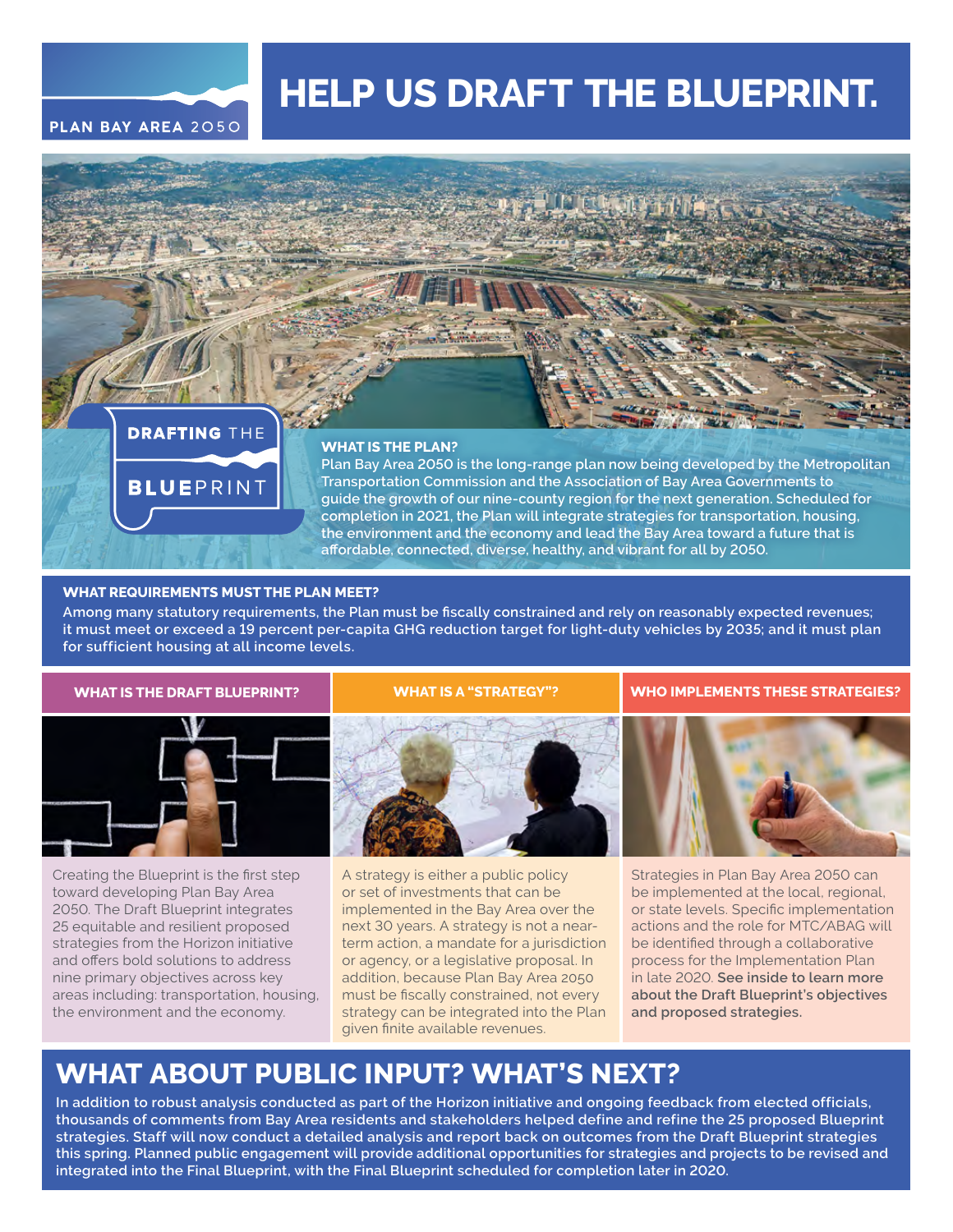# **DRAFT BLUEPRINT STRATEGIES**

## **OBJECTIVES** (a) **TRANSPORTATION STRATEGIES**

**1. Maintain and Optimize Existing Infrastructure**





**Operate and Maintain the Existing System.** Commit to operate and maintain the Bay Area's roads and transit infrastructure, while ensuring that all Priority Development Areas have sufficient transit service levels.

**Enable Seamless Mobility with Unified Trip Planning and Fare Payments.** Develop a unified platform for trip planning and fare payment to enable more seamless journeys.

**Reform Regional Transit Fare Policy.** Streamline fare payment and replace existing operatorspecific discounted fare programs with an integrated fare structure across all transit operators.

**Implement Per-Mile Tolling on Congested Freeways with Transit Alternatives.** Apply a per-mile charge on auto travel on select highly-congested freeway corridors where transit alternatives exist, with discounts for carpoolers, low-income residents, and off-peak travel, with excess revenues reinvested into transit alternatives in the corridor.

**Create Healthy Build a Complete Streets Network.** Enhance streets to promote walking, biking, and other and Safe Streets of programshill the programshill the programshill the programshill the programshill the programshill micromobility through sidewalk improvements and 7,000 miles of bike lanes or multi-use paths.

> **Advance Regional Vision Zero Policy through Street Design and Reduced Speeds.** Reduce speed limits to 25 to 35 miles per hour on local streets and 55 miles per hour on freeways, relying on design elements on local streets and automated speed enforcement on freeways.



**and Local Transit Advance Low-Cost Transit Projects.** Complete a limited set of transit projects that performed well in multiple futures and require limited regional dollars to reach fully-funded status.

**Build a New Transbay Rail Crossing.** Address overcrowded conditions during peak commute periods and add system redundancy by adding a new Transbay rail crossing connecting the East Bay and San Francisco.

# **OBJECTIVES (**  $\mathcal{L}$  **) ECONOMIC STRATEGIES**

#### **4. Improve Economic Mobility**



**Expand Childcare Support for Low-Income Families.** Provide a 50 percent childcare subsidy to low-income households with children under 5, enabling more parents with young children to remain in (or to enter) the workforce.

**Create Incubator Programs in Economically-Challenged Areas.** Fund pre-incubation services or technical assistance for establishing a new business, as well as access to workspaces, and mentorship and financing in disadvantaged communities.

**Retain Key Industrial Lands through Establishment of Priority Production Areas.**  Implement local land use policies to protect key industrial lands identified as Priority Production Areas, including preservation of industrial zoning.

**5. Shift the Location** 



**Shift the Location Allow Greater Commercial Densities in Growth Geographies.** Allow greater densities for new<br>**of Jobs** *COMMERCIA GOVELOPMENT in Select Priority Development Areas and select Transit-Pich Areas* commercial development in select Priority Development Areas and select Transit-Rich Areas to encourage more jobs to locate near public transit.

> **Assess Transportation Impact Fees on New Office Developments**. Apply expanded countyspecific fees on new office development that reflects associated transportation impacts.

> **Assess Jobs-Housing Imbalance Fees on New Office Developments.** Apply a regional jobshousing linkage fee to generate funding for affordable housing when new office development occurs in job-rich places, thereby incentivizing more jobs to locate in housing-rich places.



**METROPOLITAN M TRANSPORTATION COMMISSION**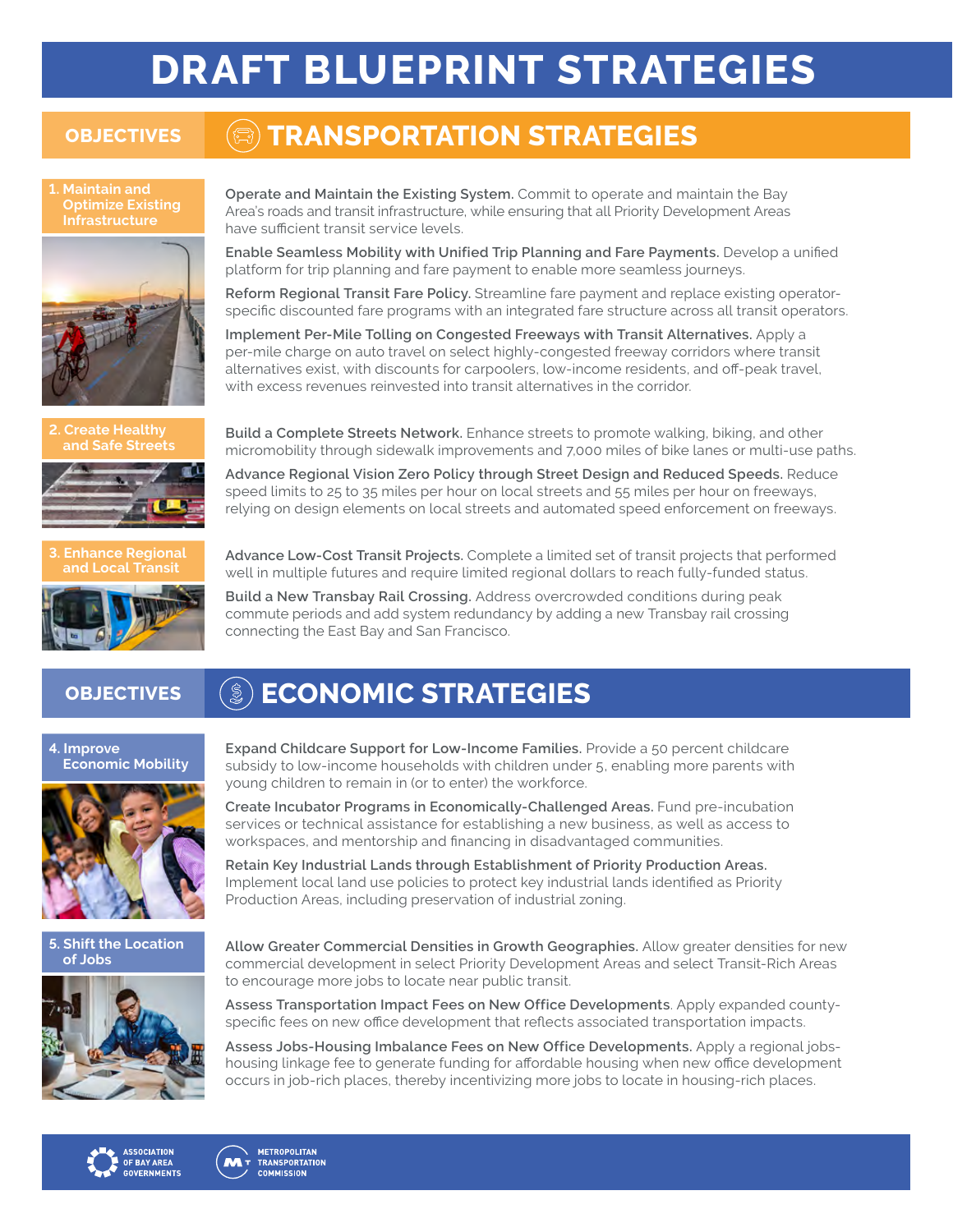

# **OBJECTIVES** (@) HOUSING STRATEGIES

**6. Spur Housing Production and Create Inclusive Communities**



**7. Protect, Preserve, and Produce More Affordable Housing**



**Allow a Greater Mix of Housing Types and Densities in Growth Areas.** Allow a variety of housing types at a range of densities to be built in Priority Development Areas, select Transit-Rich Areas, and select High-Resource Areas.

**Reduce Barriers to Housing Near Transit and in Areas of High Opportunity.** Reduce parking requirements, project review times, and impact fees for new housing in Transit-Rich and High-Resource Areas, while providing projects exceeding inclusionary zoning minimums even greater benefits.

**Transform Aging Malls and Office Parks into Neighborhoods.** Transform aging malls and office parks into mixed-income neighborhoods by permitting new land uses and significantly reducing development costs for eligible projects.

**Fund Affordable Housing Protection, Preservation and Production.** Raise an additional \$1.5 billion in new annual revenues to leverage federal, state, and local sources to protect, preserve and produce deed-restricted affordable housing.

**Require 10 to 20 Percent of New Housing to be Affordable.** Require at least 10 percent to 20 percent of new housing developments of 5 units or more to be affordable to low-income households, with the threshold defined by market feasibility as well as access to opportunity and public transit.

**Further Strengthen Renter Protections Beyond State Legislation.** Building upon recent tenant protection laws, limit annual rent increases to the rate of inflation, while exempting units less than 10 years old.

# **OBJECTIVES**  $\qquad$  $\qquad$  $\qquad$  $\qquad$  $\qquad$  $\qquad$  $\qquad$  $\qquad$  $\qquad$  $\qquad$  $\qquad$  $\qquad$  $\qquad$  $\qquad$  $\qquad$  $\qquad$  $\qquad$  $\qquad$  $\qquad$  $\qquad$  $\qquad$  $\qquad$  $\qquad$  $\qquad$  $\qquad$  $\qquad$  $\qquad$  $\qquad$  $\qquad$  $\qquad$  $\qquad$  $\qquad$  $\qquad$  $\qquad$  $\qquad$

## **8. Reduce Risks**



**from Hazards Adapt to Sea Level Rise.** Protect shoreline communities affected by sea level rise, prioritizing areas of low costs and high benefits and providing additional support to vulnerable populations.

**Modernize Existing Buildings with Seismic, Wildfire, Drought, and Energy Retrofits.**  Adopt new building ordinances and incentivize retrofits to bring existing buildings up to higher seismic, wildfire, water and energy standards, providing means-based subsidies to offset impacts.



**Maintain Urban Growth Boundaries.** Using urban growth boundaries and other existing environmental protections, confine new development within areas of existing development or areas otherwise suitable for growth, as established by local jurisdictions.

**Protect High-Value Conservation Lands.** Provide strategic matching funds to help conserve high-priority natural and agricultural lands, including but not limited to Priority Conservation Areas.

**Expand the Climate Initiatives Program.** Expand MTC's Climate Initiatives Program, which includes investments in transportation demand management and electrification incentive programs, while simultaneously working with the Air District and the State to reduce greenhouse gas emissions for other transportation sectors.